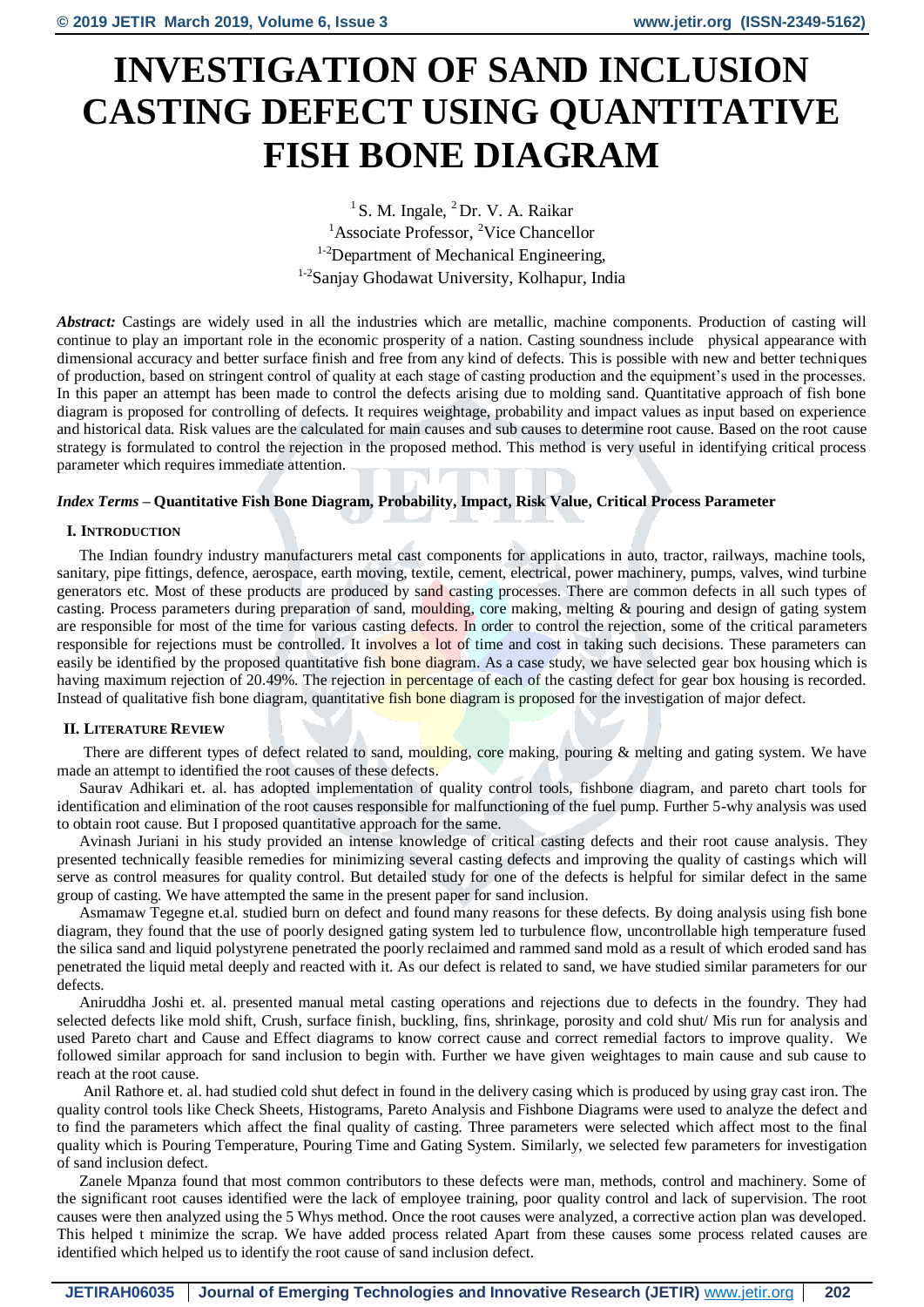# **© 2019 JETIR March 2019, Volume 6, Issue 3 www.jetir.org (ISSN-2349-5162)**

V.V.Mane et. al. had analyzed Defective castings to identify major casting defects such as shrinkage, blowholes and shrinkage by using pareto diagram. Castings rejected due to major casting defects had characterized to determine process parameters responsible causing major defects. The process parameters considered were green compressive strength, permeability, loss on ignition, carbon equivalent, volatile data in return sand, pouring temperature, A.F.S..number, mold hardness, return sand temperature, active clay, dead clay, moisture content and compatibility. We have considered few of these critical parameters for investigation.

B. Chokkalingam et. al. mentioned that a systematic method was required to identify the root cause of the defect among possible causes, consequently specific remedial measures have to be implemented to control them. They presented a systematic procedure to identify the root cause of shrinkage defect in an automobile body casting and control it by the application of Pareto chart and Ishikawa diagram. with quantitative Weightage. We propose a quantitative method of fish bone diagram for investigation of sand inclusion defect.

# **III. METHODOLOGY**

Traditionally qualitative approach is used for fish bone diagram. However, in this paper we have proposed quantitative approach of fish bone diagram for obtaining the root cause and associated remedial action for controlling the sand inclusion casting defect. Following is the methodology used for the same



# **IV. OBSERVATIONS**

For gear box housing, we have recorded the rejections for the first three months and have calculated the average rejection for the first three months. The percentage rejection is as shown in the figure below



Fig. 2 Average Rejection in Percentage for various casting defects of gear box housing

Pareto chart id constructed from above data in order to identify major defect of the gear box housing. Same pareto chart is shown below in Fig. 3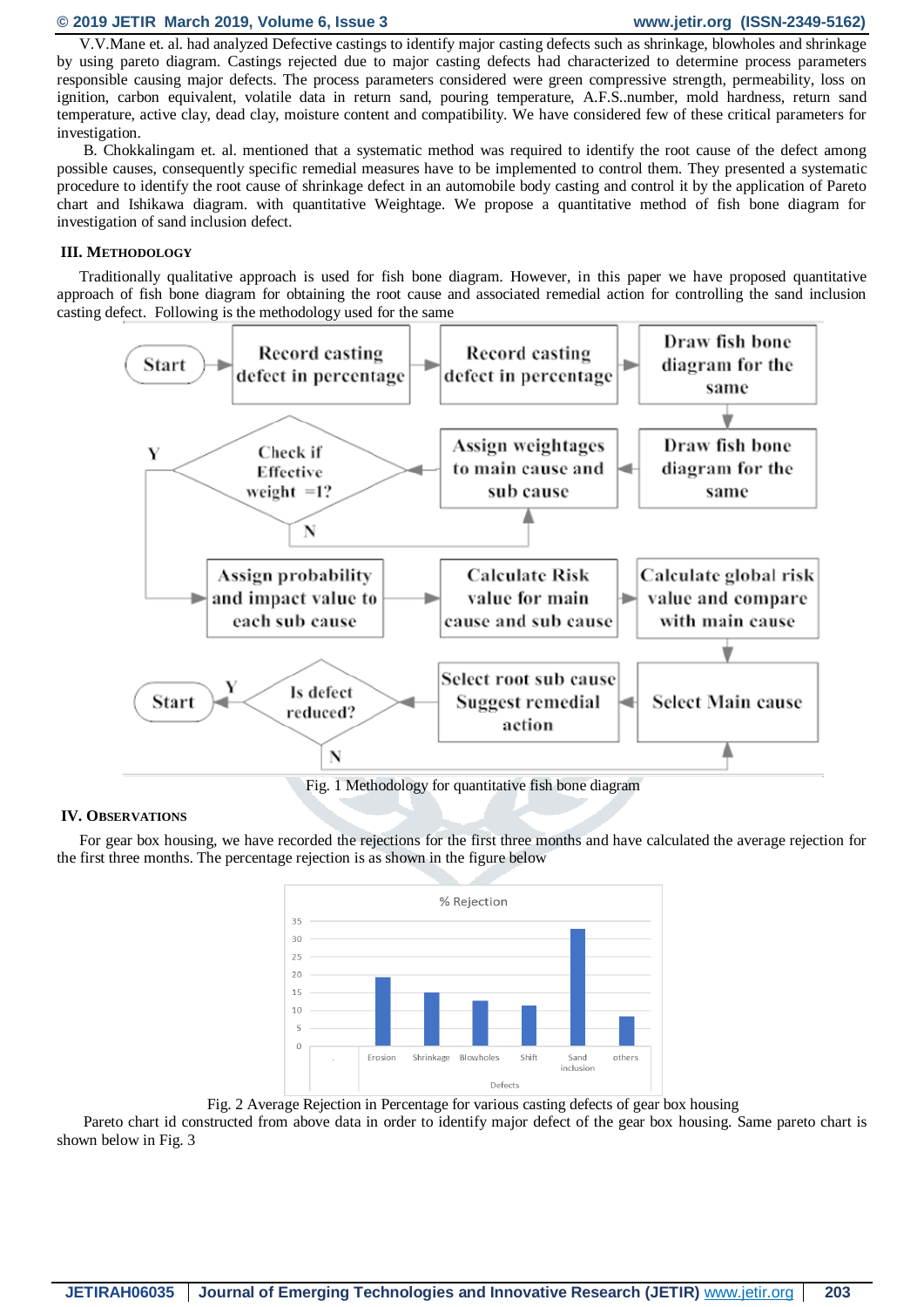

Fig. 3 Pareto chart for various casting defects of gear box housing

# **V. RESULTS AND DISCUSSIONS**

Fish bone diagram is then constructed for gear box housing. Its main causes like  $M_1$ ,  $M_2$ ,  $M_3$  and sub causes like  $S_{11}$ ,  $S_{12}$ ... are identified. These are represented below in Fig. 4



Fig. 4 Fish bone diagram of sand inclusion casting defect.

We have proposed quantitative approach for the same. Hence codification is done for easy identification and calculation in this quantitative approach. Based on past experience and historical data weights are attached to each main cause and sub cause. Weights for the main cause and sub cause is also presented in the same table

| I avic I Countication and assignment of weight to main causes and sub causes. |          |                                                      |                   |       |                |  |  |  |  |  |
|-------------------------------------------------------------------------------|----------|------------------------------------------------------|-------------------|-------|----------------|--|--|--|--|--|
| Issue                                                                         | Cause    |                                                      | Sub cause<br>Code |       | Weight control |  |  |  |  |  |
|                                                                               |          |                                                      |                   | Main  | Sub Cause      |  |  |  |  |  |
|                                                                               |          |                                                      |                   | Cause |                |  |  |  |  |  |
|                                                                               |          |                                                      |                   |       |                |  |  |  |  |  |
| 1                                                                             | Sand     |                                                      | $S_1$             | 0.45  |                |  |  |  |  |  |
| 1.1                                                                           |          | Low compactability                                   | $S_{11}$          |       | 0.50           |  |  |  |  |  |
|                                                                               | 1.2      | Less bentonite content                               | $S_{12}$          | 0.40  |                |  |  |  |  |  |
|                                                                               | 1.3      | High inert Material                                  | $S_{13}$          |       | 0.10           |  |  |  |  |  |
| 2                                                                             | Moulding |                                                      | S <sub>2</sub>    | 0.25  |                |  |  |  |  |  |
|                                                                               | 2.1      | Uneven compaction                                    | $S_{21}$          |       | 0.55           |  |  |  |  |  |
|                                                                               | 2.2      | Break-up of mould during core setting and assembling | $S_{22}$          |       | 0.45           |  |  |  |  |  |
| 3                                                                             | Pouring  |                                                      | $S_3$             | 0.30  |                |  |  |  |  |  |
|                                                                               | 3.1      | Too high pouring rate                                | $S_{31}$          |       | 0.45           |  |  |  |  |  |
| 3.2                                                                           |          | Ladle too far above pouring basin                    | $S_{32}$          |       | 0.40           |  |  |  |  |  |
| 3.3                                                                           |          | Too long pouring time                                | $S_{33}$          |       | 0.15           |  |  |  |  |  |

Table 1 Codification and assignment of weight to main causes and sub causes.

The probability and impact are assigned to each sub cause. Probability is assigned based on frequency of occurrence in the past and impact value is assigned based on severity. Risk is then calculated as a product of probability and impact. If probability is low and impact is low then it is level risk which is safely neglected. If probability is high and impact is low then it is medium level risk and hence attempt must be made to minimize the frequency of occurrence by changing process parameters to minimize the risk. If probability is low and impact is high then it is medium level risk and hence attempt must be made to reduce the impact by preparing contingency plan. If probability and impact both are high then it is a critical level risk which requires immediate attention.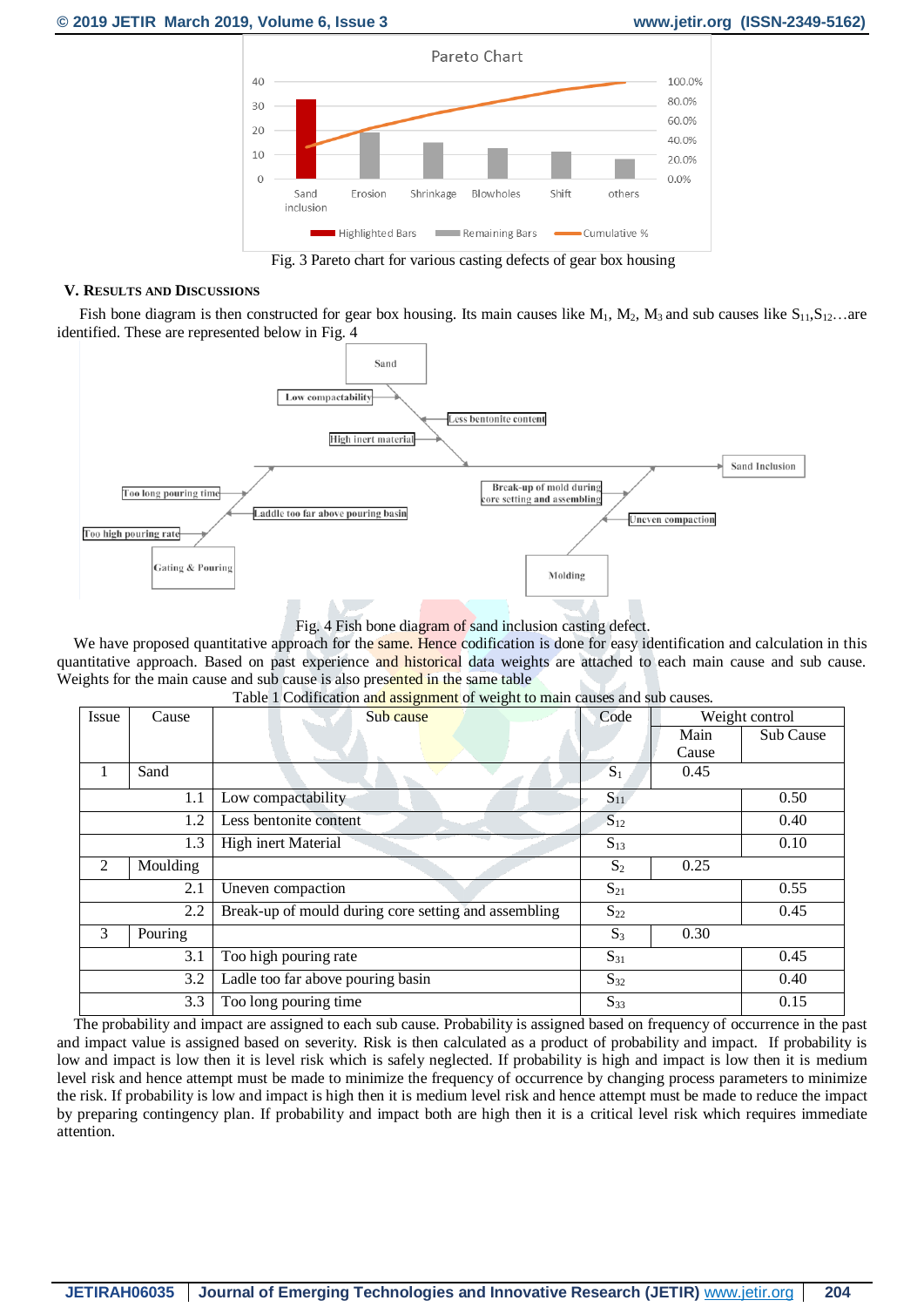# **© 2019 JETIR March 2019, Volume 6, Issue 3 www.jetir.org (ISSN-2349-5162)**

| Sr. | <b>Main</b> | <b>Sub</b> | Weight | <b>Probability</b> | <b>Impact</b> | <b>Risk</b> | <b>Risk Value</b> |
|-----|-------------|------------|--------|--------------------|---------------|-------------|-------------------|
| No. | Cause       | cause      | (W)    | (P)                | (I)           | (R)         |                   |
|     |             |            |        |                    |               |             |                   |
| 1   |             | $S_{11}$   | 0.5    | 0.20               | 0.55          | 0.110000    | 0.055000          |
| 2   |             | $S_{12}$   | 0.4    | 0.15               | 0.35          | 0.052500    | 0.021000          |
| 3   |             | $S_{13}$   | 0.1    | 0.10               | 0.10          | 0.010000    | 0.001000          |
| 4   | $S_1$       |            | 0.45   |                    |               | 0.077000    | 0.034650          |
| 5   |             | $S_{21}$   | 0.55   | 0.10               | 0.40          | 0.040000    | 0.022000          |
| 6   |             | $S_{22}$   | 0.45   | 0.15               | 0.60          | 0.090000    | 0.040500          |
| 7   | $S_2$       |            | 0.25   |                    |               | 0.062500    | 0.015625          |
| 8   |             | $S_{31}$   | 0.45   | 0.15               | 0.45          | 0.067500    | 0.030375          |
| 9   |             | $S_{32}$   | 0.4    | 0.10               | 0.45          | 0.045000    | 0.018000          |
| 10  |             | $S_{33}$   | 0.15   | 0.05               | 0.10          | 0.005000    | 0.000750          |
| 11  | $S_3$       |            | 0.30   |                    |               | 0.049125    | 0.0147375         |

Global risk Value (GRV) is calculated from the above table using the following formula.

 $GRV = WS_1 \times RS_1 + WS_2 \times RS_2 + WS_3 \times RS_3$ 

 $= 0.45 \times 0.077000 + 0.25 \times 0.062500 + 0.30 \times 0.049125 = 0.0650125$ 

It is clear that risk associated with sand (0.3465) is highest. Risk associated with pouring (0.147375) is lowest. Following is the graphical representation of the risk associated with each man cause.





If we further analyze, it is found that risk associated with sub cause Low compactability  $(S_{11})$  is highest in the main cause sand  $(S_1)$  compared to other sub causes. Hence low compactability is declared as the root cause of the sand inclusion defect using quantitative fish bone diagram. It is recommended to increase the compactability of sand. This higher compactability will in turn will have higher plasticity and will reduce the sand inclusion defect.

There are two main factors affecting compactability are mulling time and evaporation of moisture. The longer the cumulative mulling, lesser the drop. As sand and clay is mulled thoroughly, most of the clay platelets have absorbed water and very little further absorption can take place making compactability more stable after discharge from muller.

As there is more evaporation of moisture, compactability reduces. The amount of evaporation of moisture depends on the amount of clay added at the muller. Increased clay addition increases drop in compactability, Higher is the clay level, higher the loss in compactability. As the temperature gets above 46 °C due to addition of return sand, moisture evaporates faster and correspondingly compactability decreases. Number of transfer points. As the sand is transported from the muller to the molding machine, it travels through different belt conveyers to hoppers. Every time sand is transferred from one conveyor to another, it is exposed to ambient conditions. This exposure results in more evaporation and loss of moisture. When ambient air is hot and dry, moisture evaporation is increased and there is drop in compactibility. After suggesting these remedial actions again the defects were recorded and it was found that there is considerable drop in the rejection due to sand inclusion.



Fig. 5 Before and after implementation of strategy

# **VI. CONCLUSION**

After implementation of strategy the total rejection is reduced to average 16.61 % from average 20.49% as a reduction in sand inclusion defect.